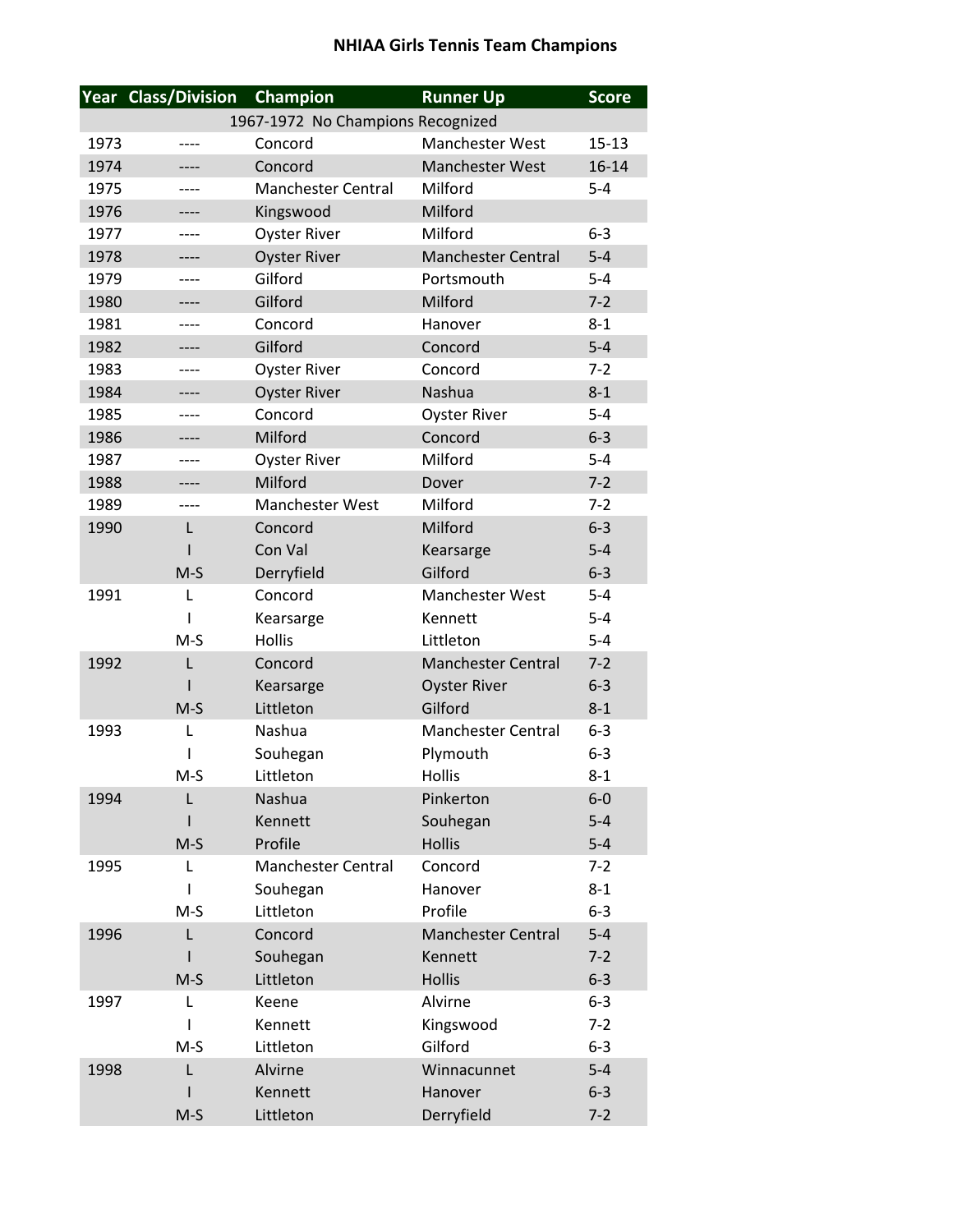## **NHIAA Girls Tennis Team Champions**

|      | Year Class/Division    | Champion                  | <b>Runner Up</b>          | <b>Score</b> |
|------|------------------------|---------------------------|---------------------------|--------------|
| 1999 | L                      | Winnacunnet               | <b>Bishop Guertin</b>     | $5 - 4$      |
|      | ı                      | Souhegan                  | Plymouth                  | $5-4$        |
|      | $M-S$                  | Derryfield                | Bow                       | $5 - 4$      |
| 2000 | L                      | <b>Bishop Guertin</b>     | Salem                     | $5-4$        |
|      |                        | Souhegan                  | Hanover                   | $6 - 3$      |
|      | $M-S$                  | Derryfield                | Bow                       | $6 - 3$      |
| 2001 | L                      | <b>Bishop Guertin</b>     | Concord                   | $6 - 3$      |
|      | T                      | Kennett                   | Souhegan                  | $6-0$        |
|      | $M-S$                  | Gilford                   | Derryfield                | $5 - 4$      |
| 2002 | L                      | <b>Bishop Guertin</b>     | Concord                   | $6 - 3$      |
|      |                        | Souhegan                  | <b>Oyster River</b>       | $6 - 1$      |
|      | $M-S$                  | Gilford                   | <b>Hollis Brookline</b>   | $5 - 4$      |
| 2003 | L                      | <b>Bishop Guertin</b>     | Salem                     | $6-3$        |
|      | L                      | Souhgean                  | Kennett                   | $5 - 1$      |
|      | $M-S$                  | Gilford                   | Derryfield                | $5 - 4$      |
| 2004 | L                      | Nashua                    | Salem                     | $5 - 1$      |
|      |                        | Souhegan                  | Hanover                   | $5-4$        |
|      | $M-S$                  | <b>Bow</b>                | Derryfield                | $6 - 3$      |
| 2005 | L                      | <b>Bishop Guertin</b>     | Salem                     | $6 - 3$      |
|      | ı                      | Hanover                   | Kennett                   | $6-3$        |
|      | $M-S$                  | Profile                   | Derryfield                | $7 - 2$      |
| 2006 | L                      | Manchester West           | Spaulding                 | $5-4$        |
|      |                        | <b>Bow</b>                | <b>Bishop Brady</b>       | $6 - 3$      |
|      | $M-S$                  | Derryfield                | Profile                   | $6-0$        |
| 2007 | L                      | <b>Manchester Central</b> | <b>Bishop Gueritn</b>     | $5 - 3$      |
|      | L                      | Hanover                   | St. Thomas                | $6 - 3$      |
|      | $M-S$                  | Gilford                   | Derryfield                | $5-4$        |
| 2008 | L                      | Concord                   | Londonderry               | $5 - 4$      |
|      |                        | St. Thomas                | <b>Bishop Brady</b>       | $5 - 4$      |
|      | $M-S$                  | Derryfield                | Inter-Lakes               | $5-4$        |
| 2009 | L                      | <b>Manchester Central</b> | Concord                   | $5 - 1$      |
|      | I.                     | Portsmouth                | Hanover                   | $6 - 3$      |
|      | $M-S$                  | Derryfield                | Littleton                 | $6-0$        |
| 2010 | L                      | <b>Bishop Guertin</b>     | <b>Manchester Central</b> | $5 - 4$      |
|      |                        | St. Thomas                | <b>Bedford</b>            | $6 - 3$      |
|      | $M-S$                  | Derryfield                | <b>Berlin</b>             | $5-4$        |
| 2011 | I                      | <b>Bishop Guertin</b>     | Londonderry               | $5-4$        |
|      | $\mathsf{I}$           | <b>Bedford</b>            | Portsmouth                | $5-4$        |
|      | Ш                      | Bow                       | <b>Berlin</b>             | $7 - 2$      |
| 2012 | ı                      | <b>Bishop Guertin</b>     | Derryfield                | $7 - 2$      |
|      | $\mathsf{II}$          | St. Thomas                | Hanover                   | $5 - 4$      |
|      | III                    | Profile                   | Bow                       | $5-4$        |
| 2013 | T                      | <b>Bishop Guertin</b>     | <b>Bedford</b>            | $8 - 1$      |
|      | $\mathsf{I}\mathsf{I}$ | St. Thomas                | Portsmouth                | $6 - 3$      |
|      | Ш                      | Bow                       | Profile                   | $6 - 3$      |